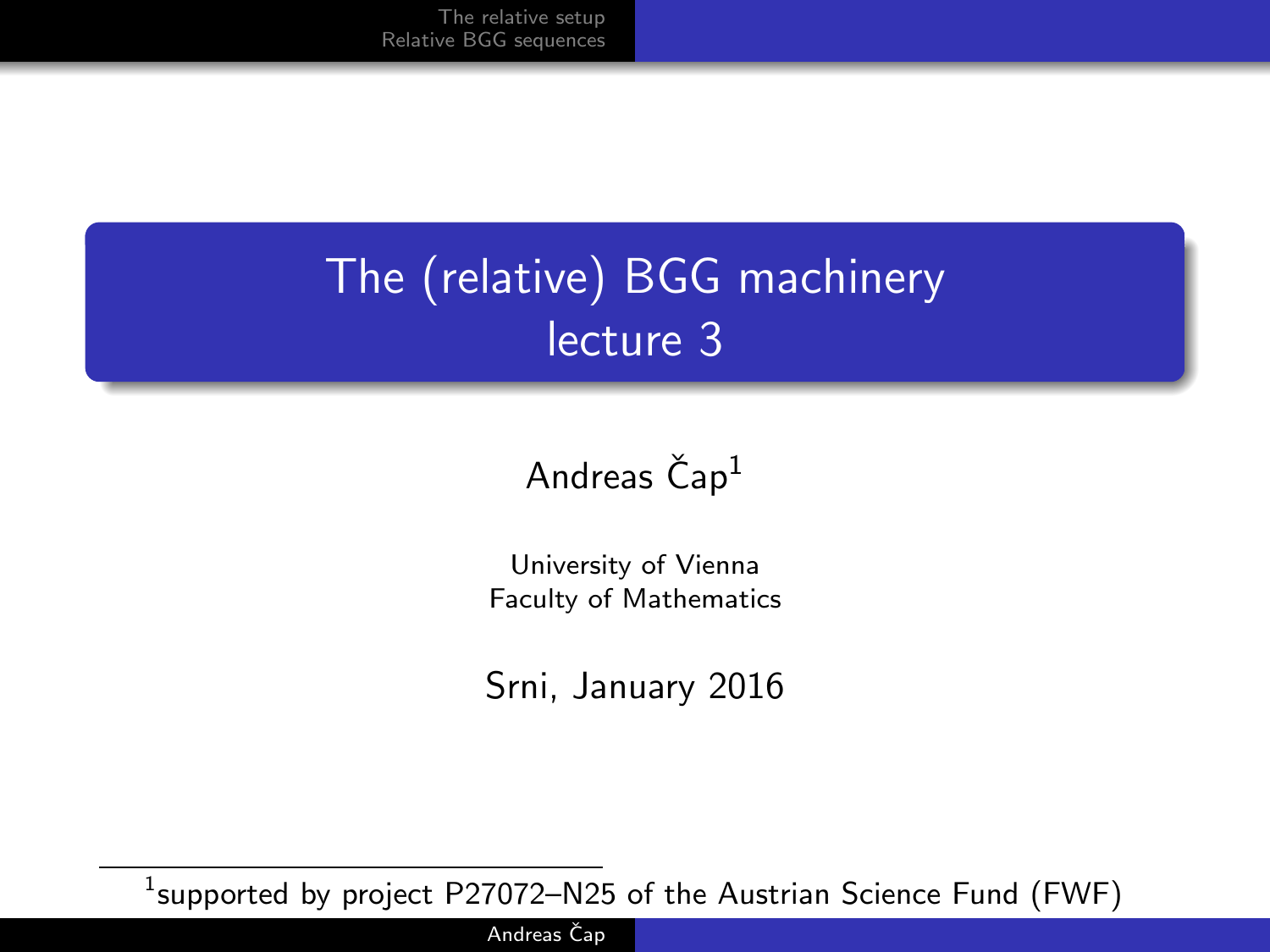#### Continuation of lecture 2

We have used the fundamental derivative on  $\Gamma(\Lambda^k \mathcal{A}^* M \otimes \mathcal{V} M)$  and the Lie algebra cohomology differential for g to construct an invariant differential operator  $d^{\mathcal{V}}: \Omega^k(M, \mathcal{V}M) \to \Omega^{k+1}(M, \mathcal{V}M)$ on differential forms with values in a tractor bundle VM.

The operator  $d^\mathcal{V}$  is compressible, so one may apply the general procedure we have described to obtain a sequence of invariant differential operators  $D^\mathcal{V}:\mathsf{\Gamma}(\mathcal{H}_*^\mathcal{V})\to \mathsf{\Gamma}(\mathcal{H}_{*+1}^\mathcal{V}).$  These are induced by polynomials in  $\partial^*d^{\mathcal{V}}$  and have high order in general.

- In degree 0,  $d^\mathcal{V}$  defines a linear connection  $\nabla^\mathcal{V}$  on  $\mathcal{V} M$ , the tractor connection.
- An operator  ${\cal D}$  is compressible iff  ${\cal D} = d^{\cal V} + {\cal E}$  for some  ${\cal E}$ raising homogeneous degree. In particular, this applies to  $d^{\nabla}.$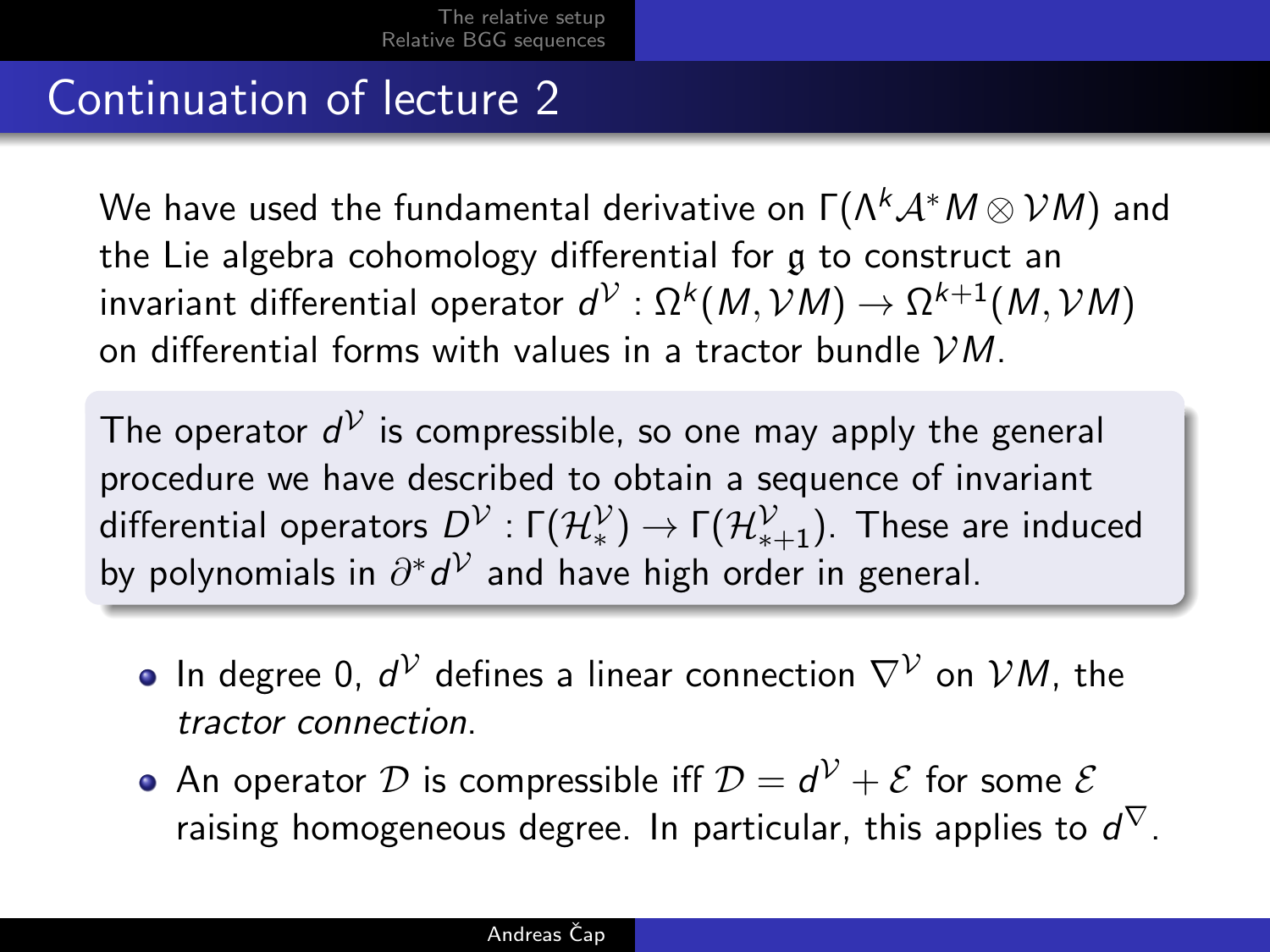## Applications

The curvature  $\kappa\in\Omega^2(\mathit{M},\mathcal{A}\mathit{M})$  of  $\nabla^\mathcal{A}$  coincides with the Cartan curvature. The normalization condition on  $\omega$  is exactly that  $\kappa \in \Gamma(\mathsf{ker}(\partial^*))$ . Hence we can form  $\kappa_H := \pi_H(\kappa) \in \Gamma(\mathcal{H}_2^\mathcal{A})$ , the harmonic curvature.

The Bianchi identity for linear connections reads as  $d^\nabla \kappa = 0$ , so denoting by  $S^\nabla$  the corresponding splitting operator, we get  $\kappa = \mathcal{S}^\nabla(\kappa_H).$  In particular, local flatness is equivalent to  $\kappa_H\equiv 0.$ More generally, this can be used efficiently to deduce restrictions on  $\kappa$  from restrictions on  $\kappa$ <sub>H</sub>.

If  $\kappa\equiv$  0, then each  $\nabla^\mathcal{V}$  is flat, and  $d^\mathcal{V}=d^\nabla$ , so  $(\Omega^*(M, \mathcal{V}M), d^\mathcal{V})$ is a resolution of the sheaf of parallel sections of  $VM$ . This easily implies that  $d^\mathcal{V} \circ S = S \circ D^\mathcal{V}$  and hence also  $(\Gamma(\mathcal{H}_*^\mathcal{V} M), D^\mathcal{V})$  is a complex and S is a chain map. This induces an isomorphism in cohomology, so we obtain a BGG resolution in the locally flat case.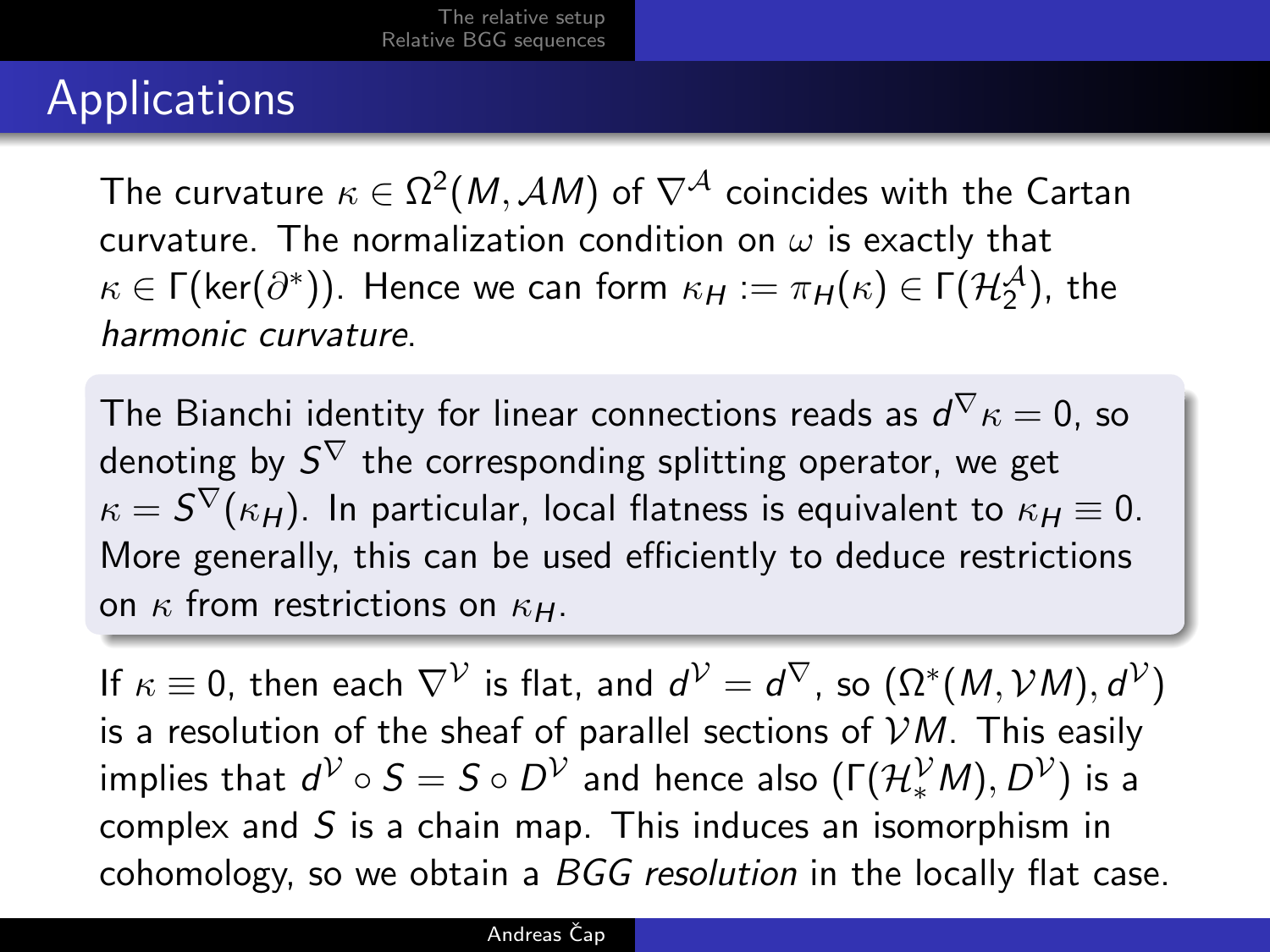### Applications 2

The adjoint BGG–sequence plays a special role in general:

There is a modification  $\hat{\nabla}$  of  $\nabla^{\mathcal{A}}$  such that the first steps in  $(\Omega^*(M, \mathcal{A}M), d^{\hat{\nabla}})$  admit an interpretation in terms of infinitesimal automorphisms and deformations of the Cartan geometry. The corresponding BGG sequence converts this to the language of the underlying structure. In flat cases, and for some structures in semi–flat situations, one obtains deformation (sub–)complexes.

The connection  $\hat{\nabla}$  has the property that its parallel sections are in bijective correspondence with the kernel of the first operator in the BGG sequence.

The construction of a natural modification of the tractor connection, whose parallel sections are in bijective correspondence with the kernel of the BGG operator has been generlized to arbitrary tractor bundles by Hammerl–Silhan–Somberg–Souˇcek.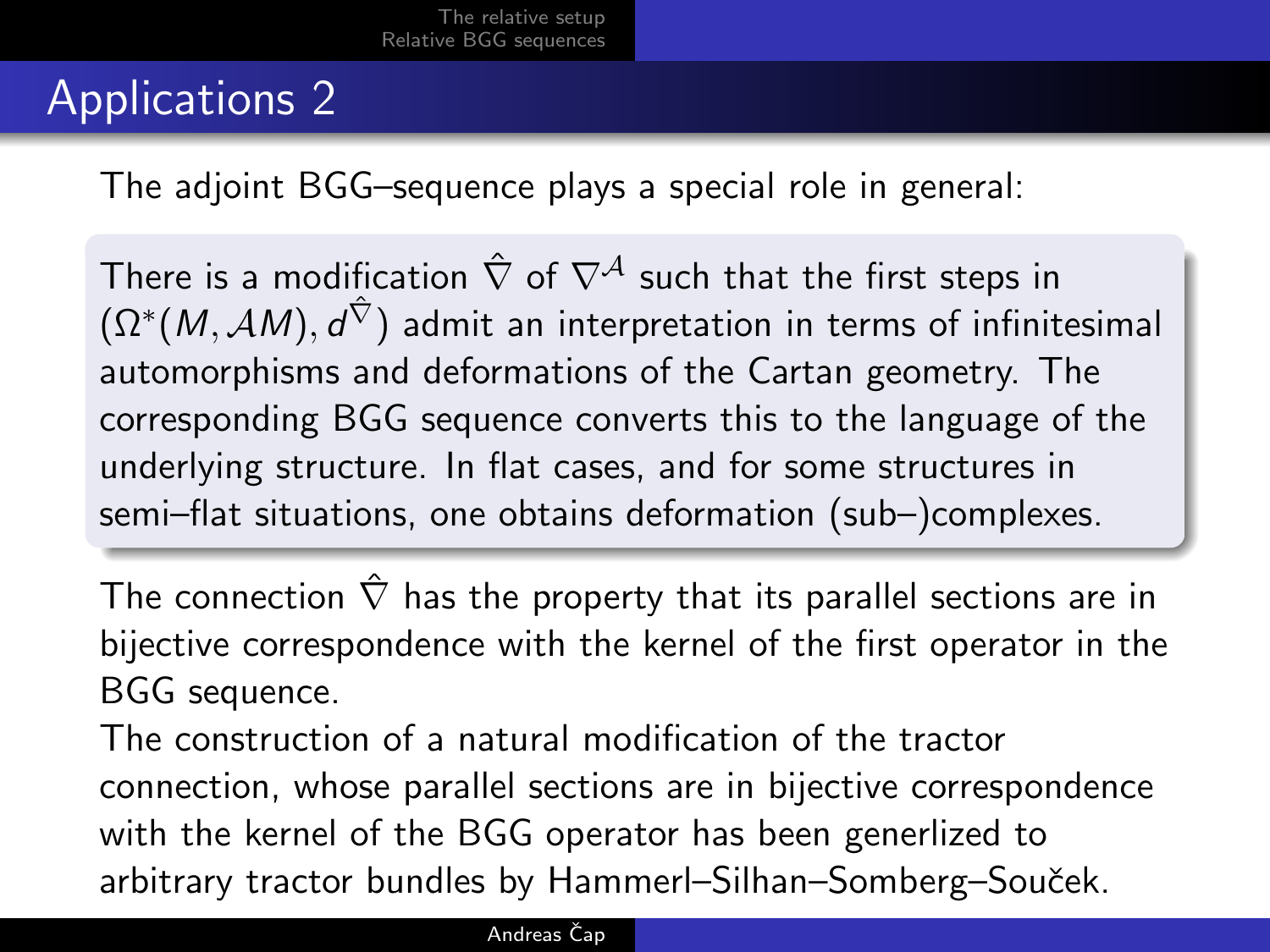### Applications 3

The first BGG–operator  $D^{\mathcal{V}}: \mathsf{\Gamma}(\mathcal{H}_0^{\mathcal{V}}) \to \mathsf{\Gamma}(\mathcal{H}_1^{\mathcal{V}})$  has a kernel of dimension  $\leq$  dim(V), generically the kernel is trivial. If  $s \in \Gamma(\mathcal{V}M)$ satisfies  $\nabla^{\mathcal{V}} s=0$ , then  $s=S(\pi_H(s))$  and  $D(\pi_H(s))=0.$  Hence parallel sections of  $VM$  correspond to special solutions of the first BGG operator ("normal solutions").

- Existence of solutions and normal solutions gives interesting geometric conditions generalizing conformal Killing equations on all kinds of tensors and the twistor equation on spinors.
- Via the associated parallel tractors, normal solutions of first BGG equations give rise to holonomy reductions of parabolic geometries with associated curved orbit decompositions.
- Working on manifolds with boundary, there are weakenings of some of the holonomy conditions, which define nice classes of geometric compactifications (c.f. conformal compactness).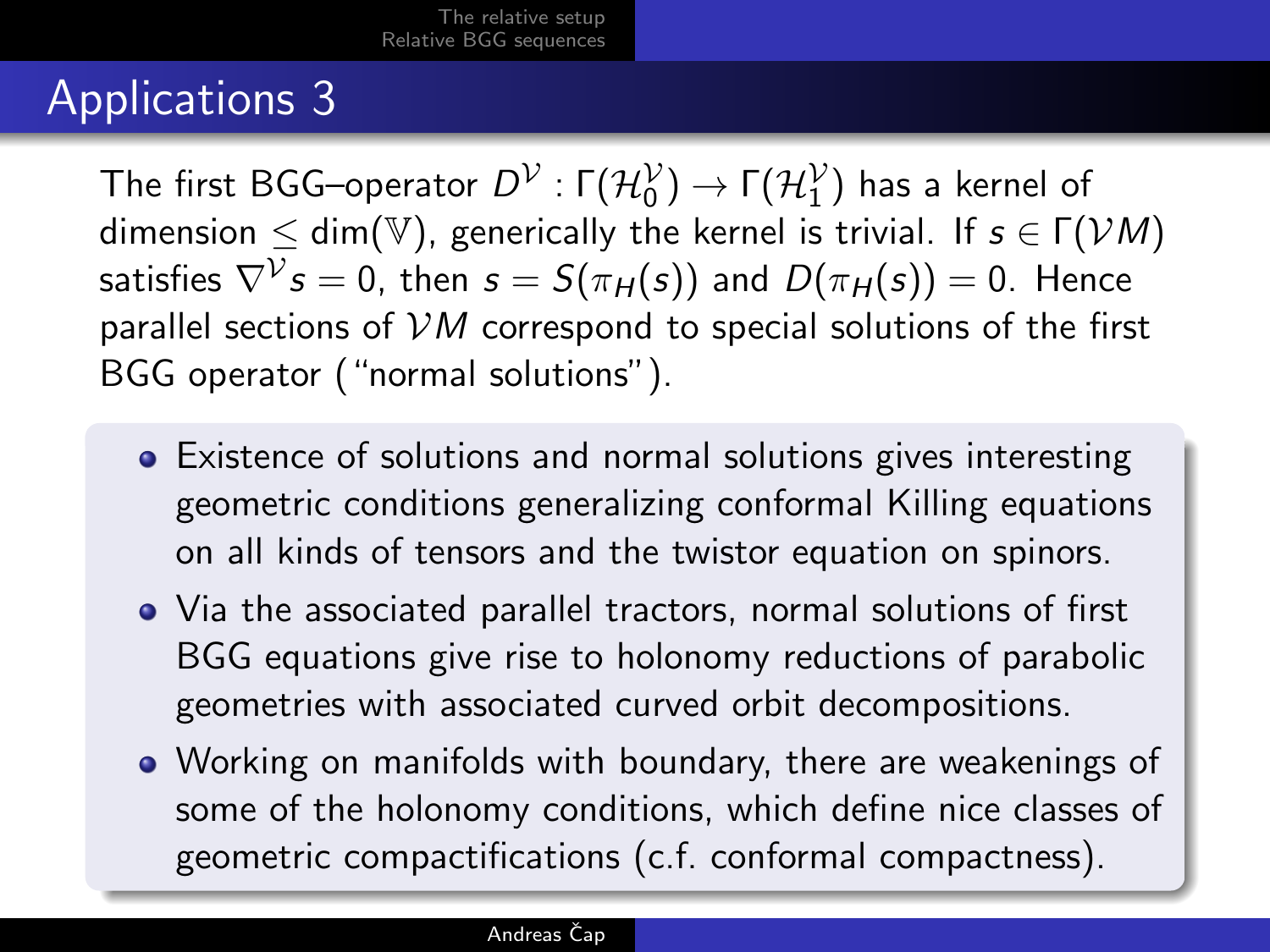[The relative setup](#page-6-0) [Relative BGG sequences](#page-9-0)







Andreas Čap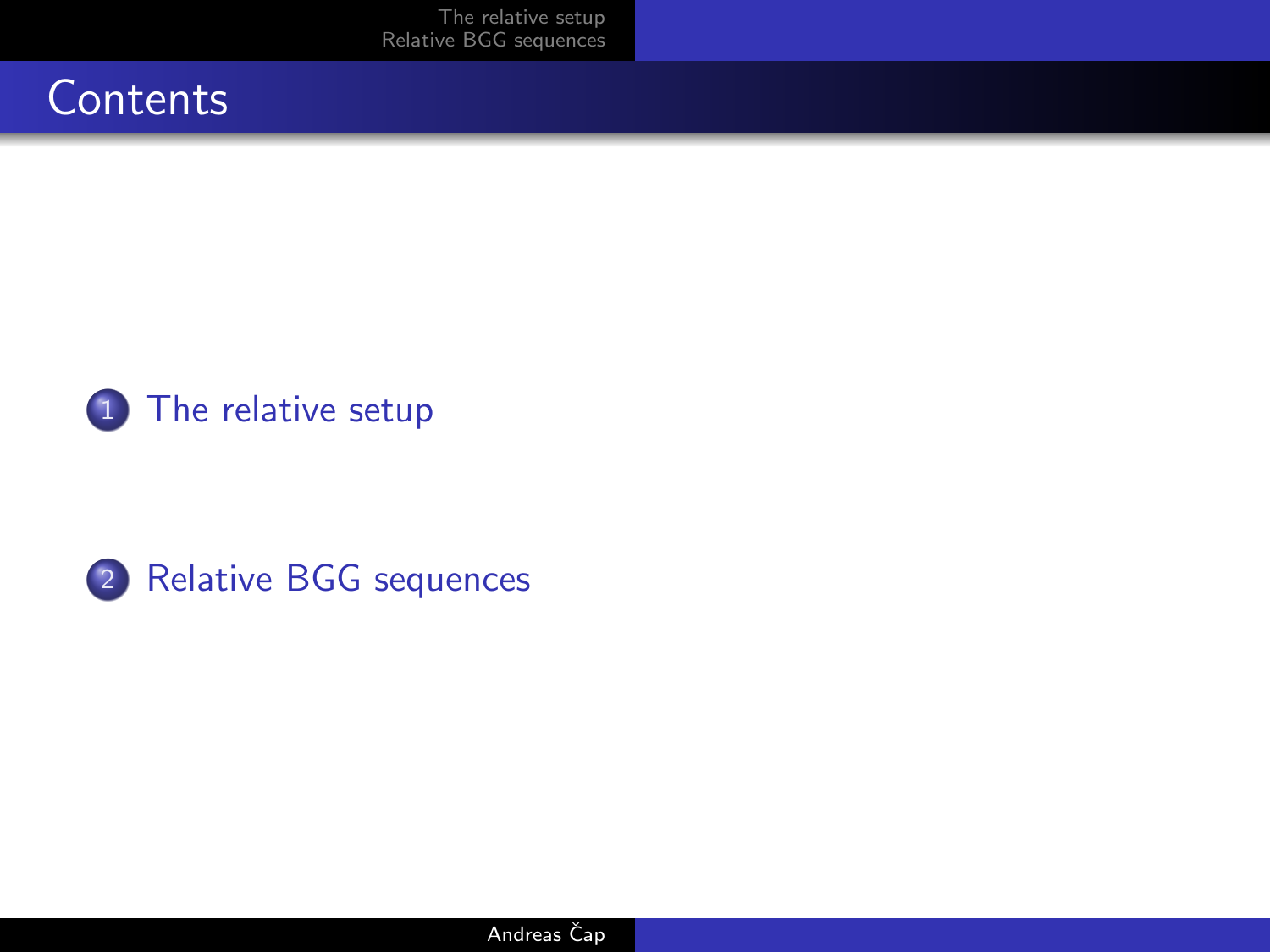Here we consider two nested parabolic subalgebras  $\mathfrak{q} \subset \mathfrak{p} \subset \mathfrak{q}$  and groups  $Q \subset P \subset G$ . We will be interested in parabolic geometries of type  $(G, Q)$  while P is an additional input (and  $P = G$  produces usual BGGs).

Since  $\mathfrak{q} \subset \mathfrak{p}$ , we get  $\mathfrak{p}_+ \subset \mathfrak{q}_+$ . Hence get a a refinement of the q–invariant filtration  $\mathfrak{g} \supset \mathfrak{q} \supset \mathfrak{q}_+$  to  $\mathfrak{g} \supset \mathfrak{p} \supset \mathfrak{q} \supset \mathfrak{q}_+ \supset \mathfrak{p}_+$ . In particular,  $p_+$  is an ideal in  $q_+$ , so  $q_+/p_+$  naturally is a Lie algebra.

Relative natural bundles are associated to representations of Q, on which  $\mathfrak{p}_+$  acts trivially. Starting from representations of P on which  $p_{+}$  acts trivially, one obtaines relative tractor bundles. Basic examples for relative bundles for  $(p: \mathcal{G} \to M, \omega)$ :

- relative tangent bundle  $T_{\rho}M = \mathcal{G} \times_{\mathcal{O}} (\mathfrak{p}/\mathfrak{q}) \subset \mathcal{T}M$
- relative cotangent bundle  $\mathcal{T}^*_\rho M = \mathcal{G} \times_Q (\mathfrak{q}_+/\mathfrak{p}_+)$
- <span id="page-6-0"></span>• relative adjoint tractor bundle  $A_0M = G \times_Q (p/p_+).$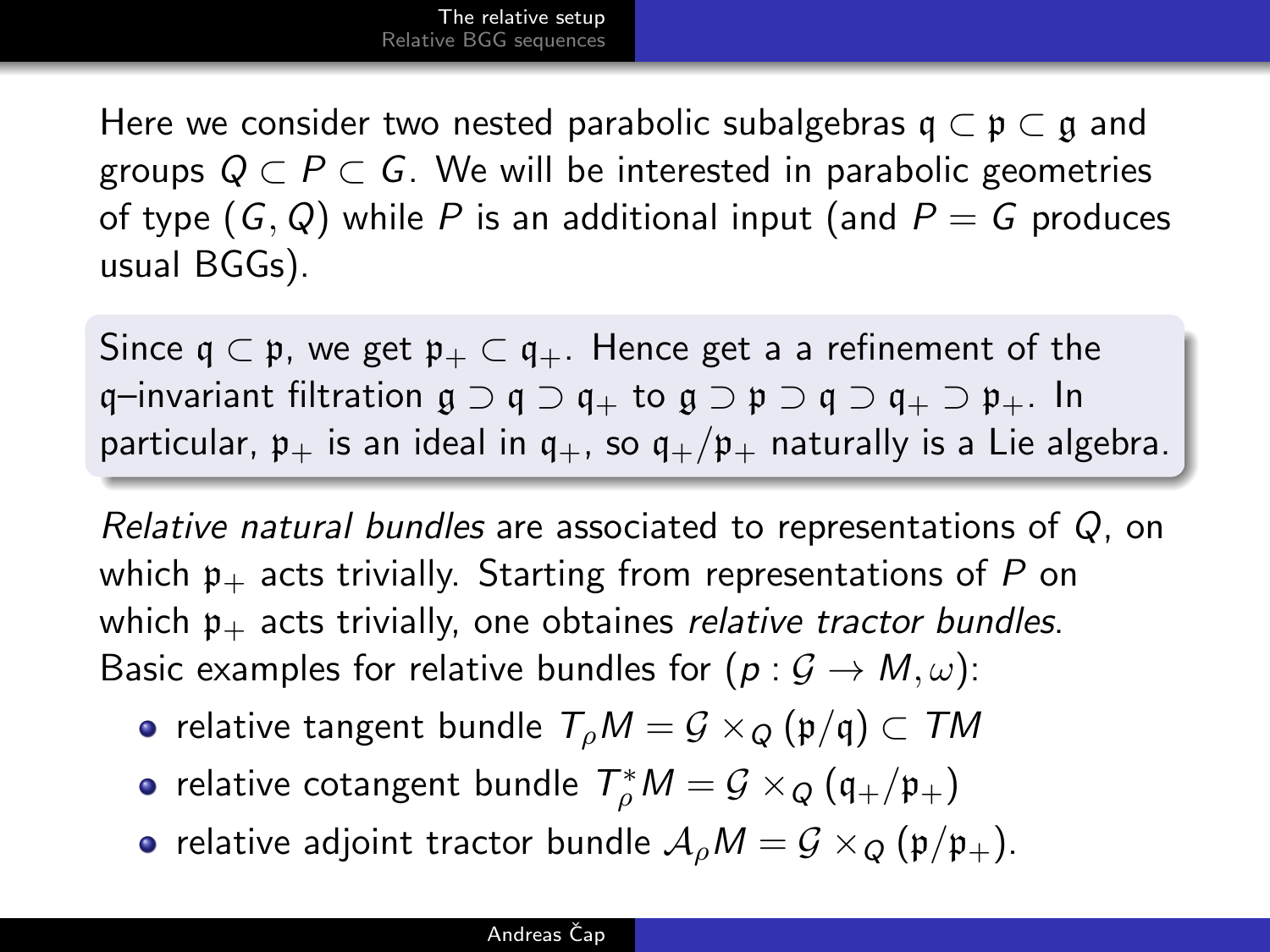Let V be a representation of P, on which  $p_{+}$  acts trivially. By restricting, we obtain a representation of  $q_+/p_+$  on  $V$ . Hence there is the standard complex  $(\, \mathsf{C}_*(\mathfrak{q}_+/\mathfrak{p}_+,\mathbb{V}),\partial^*_\rho \,)$  computing the Lie algebra homology  $H_*(\mathfrak{q}_+/ \mathfrak{p}_+, \mathbb{V}).$ 

The maps  $\partial_\rho^*$  are  $Q$ –equivariant, so they induce natural bundle maps on the bundles  $\Lambda^k\, T^*_\rho M \otimes \mathcal{V} M$  of relative forms with values in the relative tractor bundle induced by  $V$ . Hence there are natural subbundles im $(\partial_\rho^*)\subset\ker(\partial_\rho^*)$  and their quotient  $\mathcal{H}_k^{\mathcal{V},\rho}$  $\begin{matrix} V, \rho \\ k \end{matrix}$  is a completely reducible bundle.

Writing the grading of g induced by q as  $\mathfrak{g} = \mathfrak{q}_- \oplus \mathfrak{q}_0 \oplus \mathfrak{q}_+$  we can decompose  $q_ - = p_ - \oplus (q_ - \cap p_0)$  and likewise for  $q_+$ . This shows that  $(\mathfrak{q}_+/\mathfrak{p}_+)^\ast\cong\mathfrak{g}/\mathfrak{p}$  is, as a  $\mathfrak{q}_0-$ module, isomorphic to the Lie subalgebra  $q_-\cap p_0$  of g.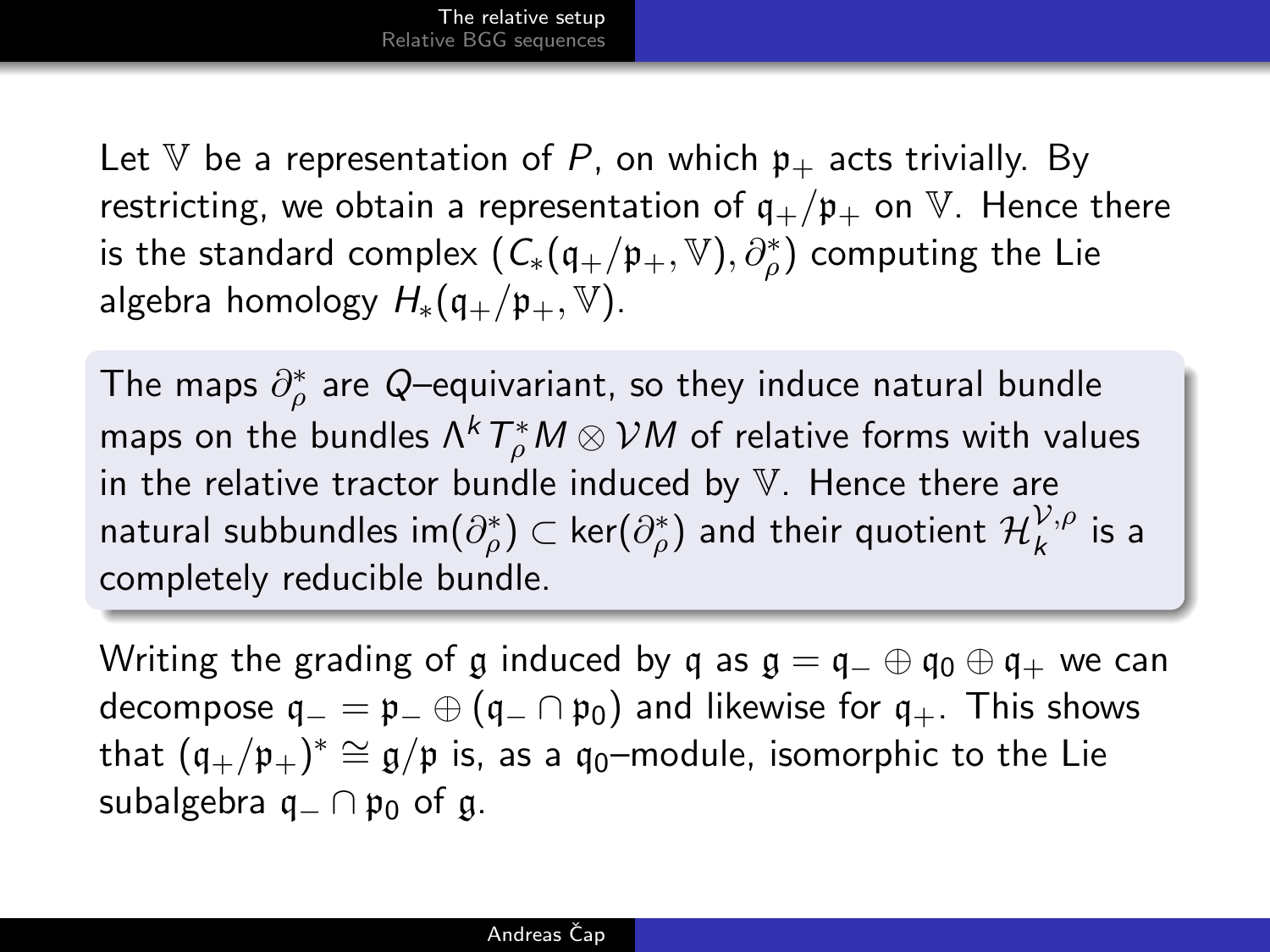Using these ingredients, one gets an anlog of Kostant's algebraic Hodge theory with  $q_0$ –homomorphisms  $\partial_{\rho}$  and  $\Box_{\rho}$ . These can again be interpreted as Q–homomorphisms on the associated graded with respect to a natural Q–invariant filtration.

One also obtains a relative version of Kostant's theorem, describing  $H_*(\mathfrak{g}_+/\mathfrak{p}_+, \mathbb{V})$  as a direct sum of different irreducibles with weights determined by the action of a subset of the Weyl group on the weight of  $V$ .

Translating this to geometry, we obtain  $\partial_\rho^*$  on the bundles of  $VM$ –valued relative forms. On the associated graded bundles, we get  $\underline{\partial}_\rho^*,\,\partial_\rho$  and  $\Box_\rho$ , and a point–wise Hodge decomposition. Hence we can define compressible operators (filtration–preserving and inducing  $\partial_{\rho}$  on the associated graded) and apply the same machniery decribed before to construct operators on the bundles  $\mathcal{H}_*^{\mathcal{V},\rho}.$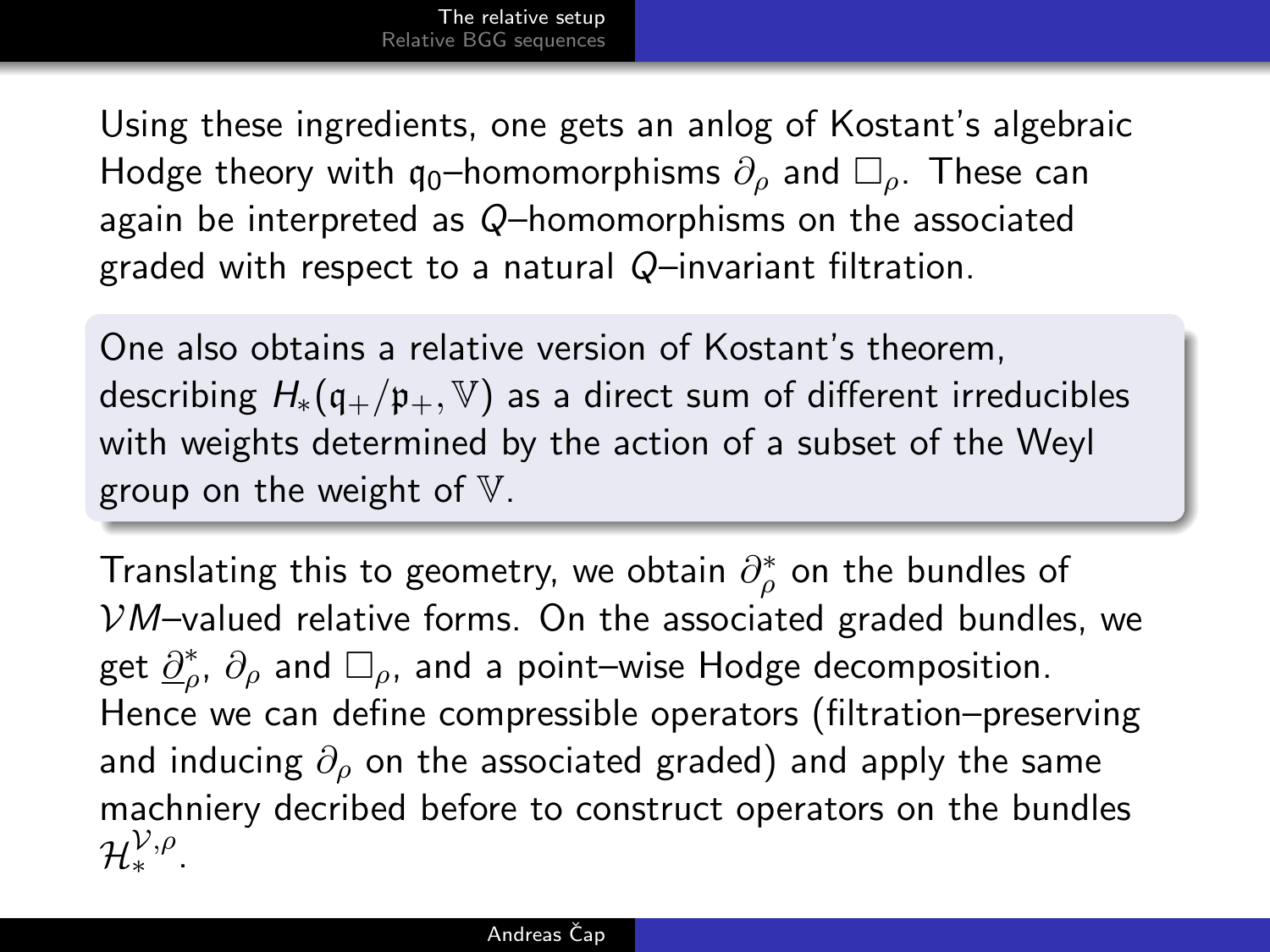Let  $E \to M$  be a relative natural bundle. For  $\sigma \in \Gamma(E)$  we can form  $D_s\sigma$  for sections s of  $G \times_Q \mathfrak{p} \subset AM$ . This vanishes for  $s \in \Gamma(G \times_0 \mathfrak{p}_+)$ , so we obtain the relative fundamental derivative  $D^{\rho} : \Gamma(E) \rightarrow \Gamma(\mathcal{A}_{\rho}^* M \otimes E).$ 

Using this we define  $d_{\rho}^{\cal V}$  as in the absolute case and prove that it is a compressible operator. Hence the BGG machinery produces operators  $D^{\mathcal{V},\rho}$  on the bundles  $\mathcal{H}^{\mathcal{V},\rho}_*$  ("relative BGG operators").

In degree 0,  $d_\rho^\mathcal{V}$  defines a partial connnection  $\nabla^{\mathcal{V},\rho}$  (differentiation only in  $T_0M$ –directions). In general, a partial connection cannot be coupled to the exterior derivative.

<span id="page-9-0"></span>This works only if the distribution  $T_{\rho}M\subset TM$  is involutive. In this case, there is a relative torsion  $\tau_\rho\in \Gamma(\Lambda^2\,T_\rho^*\,M\otimes\,T_\rho M).$  The operators  $d_\rho^\mathcal{V}$  and  $d_\rho^\nabla$  differ by a term involving insertion of  $\tau_\rho.$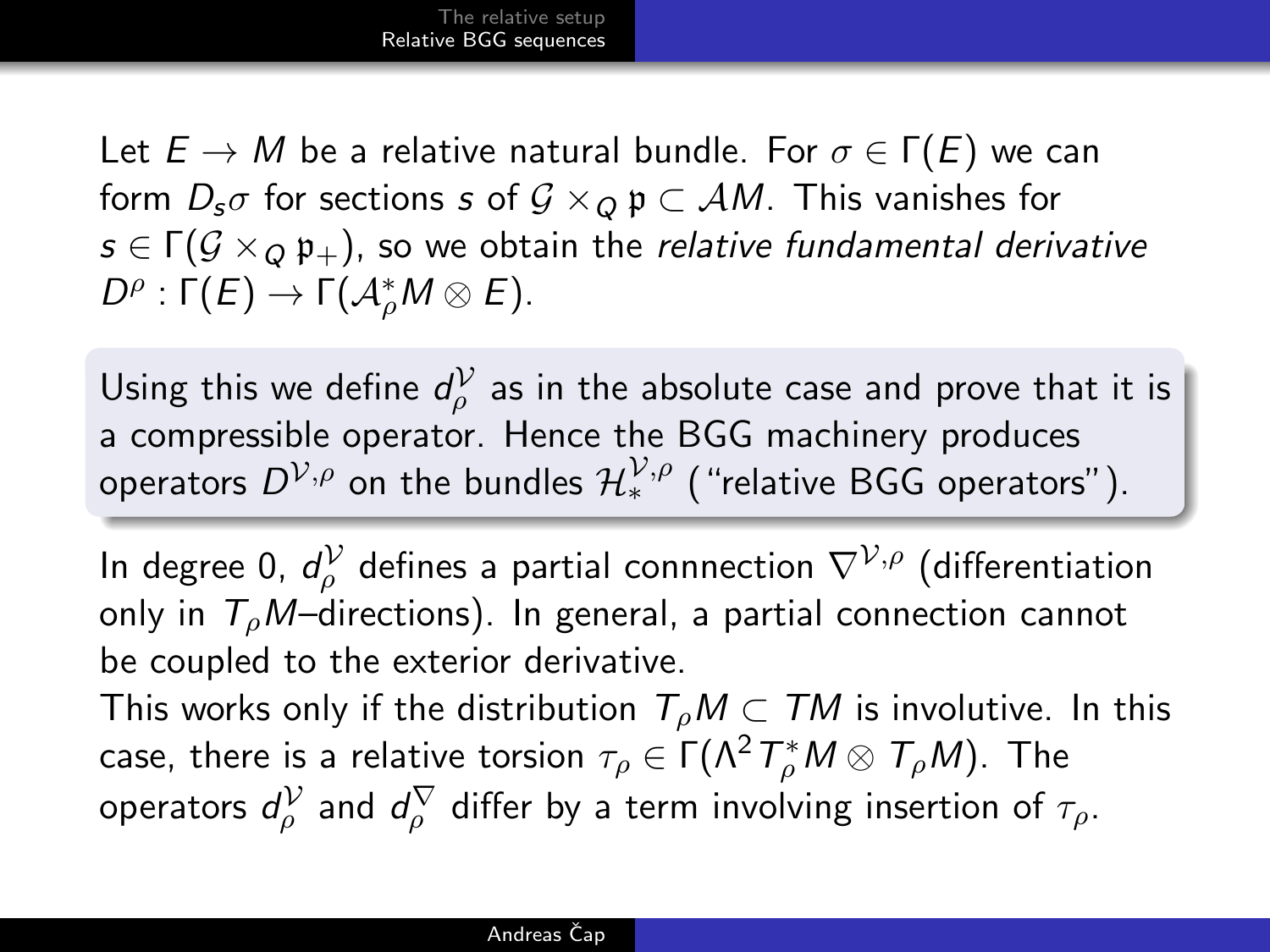Involutivity of  $T_{\rho}M$  is easily seen to be equivalent to the fact that the Cartan curvature  $\kappa\in\Omega^2(\mathit{M},\mathcal{A}\mathit{M})$  maps  $\Lambda^2\, T^*_\rho\mathit{M}$  to the subbundle  $\mathcal{G} \times_Q \mathfrak{p} \subset \mathcal{A}M$ . Assuming thas this is the case, one can project it to the *relative curvature*  $\kappa_\rho\in \Omega^2_\rho(M,\mathcal{A}_\rho M).$ 

It  $T_\rho M$  is involutive and  $\kappa_\rho$  vanishes identically,  $d_\rho^\mathcal{V}$  coincides with  $d_\rho^\nabla$ , and  $(\Omega_\rho^*(M, {\cal V}M), d_\rho^\mathcal{V})$  is a fine resolution of the sheaf  $ker(\nabla^{\mathcal{V},\rho})$ . Hence the relative BGG sequence is a complex, which resolves the same sheaf.

Vanishing of  $\kappa_o$  can be well analyzed via the harmonic curvature and is a rather weak condition. It is always satisfied for correspondence space associated to geometries of type  $(G, P)$ , in which case ker( $\nabla^{\mathcal{V},\rho}$ ) is identified with a sheaf of smooht sections of the natural bundle on the underlying geometry induced by  $V$ . In general, the resolved sheafs locally descend to leaf spaces for the involutive distribution  $T<sub>e</sub>M$ .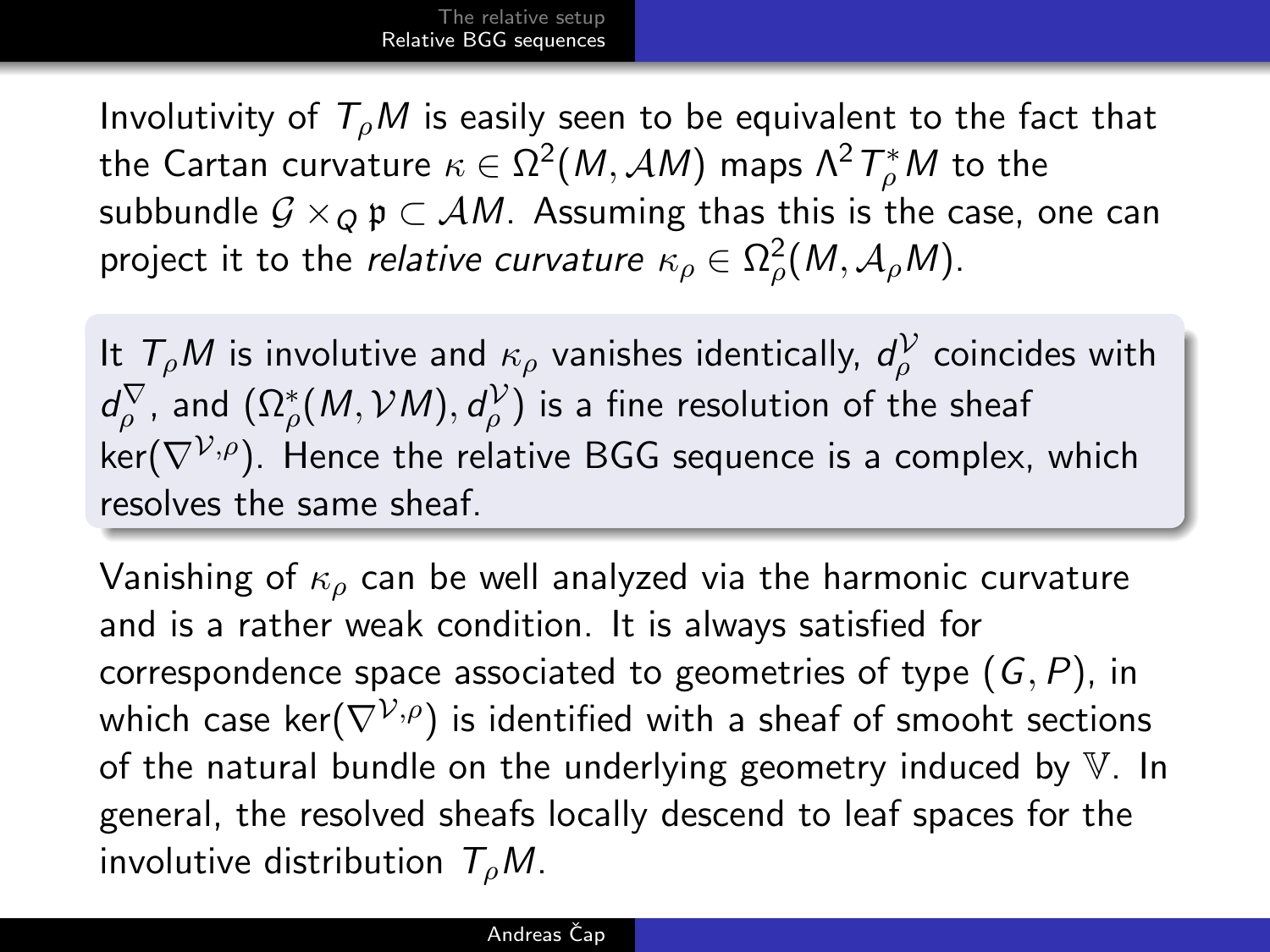#### Relative vs. absolute BGG sequences

Let  $\tilde{\mathbb{V}}$  be a representation of G. Then Kostant's theorem shows that each  $\mathbb{V}_j:=H_j(\mathfrak{p}_+,\tilde{\mathbb{V}})$  is a completely reducible representation of P, and hence determines a relative BGG sequence on geometries of type  $(G, Q)$ . Combining Kostant's theorem and its relative analog, one obtains

 $H_k(\mathfrak{q}_+,\tilde{\mathbb{V}})=\oplus_{i+j=k}H_i(\mathfrak{q}_+/p_+,H_i(\mathfrak{p}_+,\tilde{\mathbb{V}}))$ , so the bundles showing up in the aboslute BGG sequence determined by  $\tilde{V}$  are exactly the bundles which show up in the relative BGG sequences determined by the representations  $\mathbb{V}_j$  for  $j = 0, \ldots, \text{dim}(\mathfrak{p}_+)$ .

Constructing BGGs from  $d^{\tilde{\mathcal{V}}}$  and  $d^{\mathcal{V}_j}_\rho$ , respectively, the absolute and relative constructions produce the same operators between the bundles contained in one relative sequence. For non–flat geometries with  $\kappa_{\rho} \equiv 0$ , this proves existence of many subcomplexes in each BGG sequence.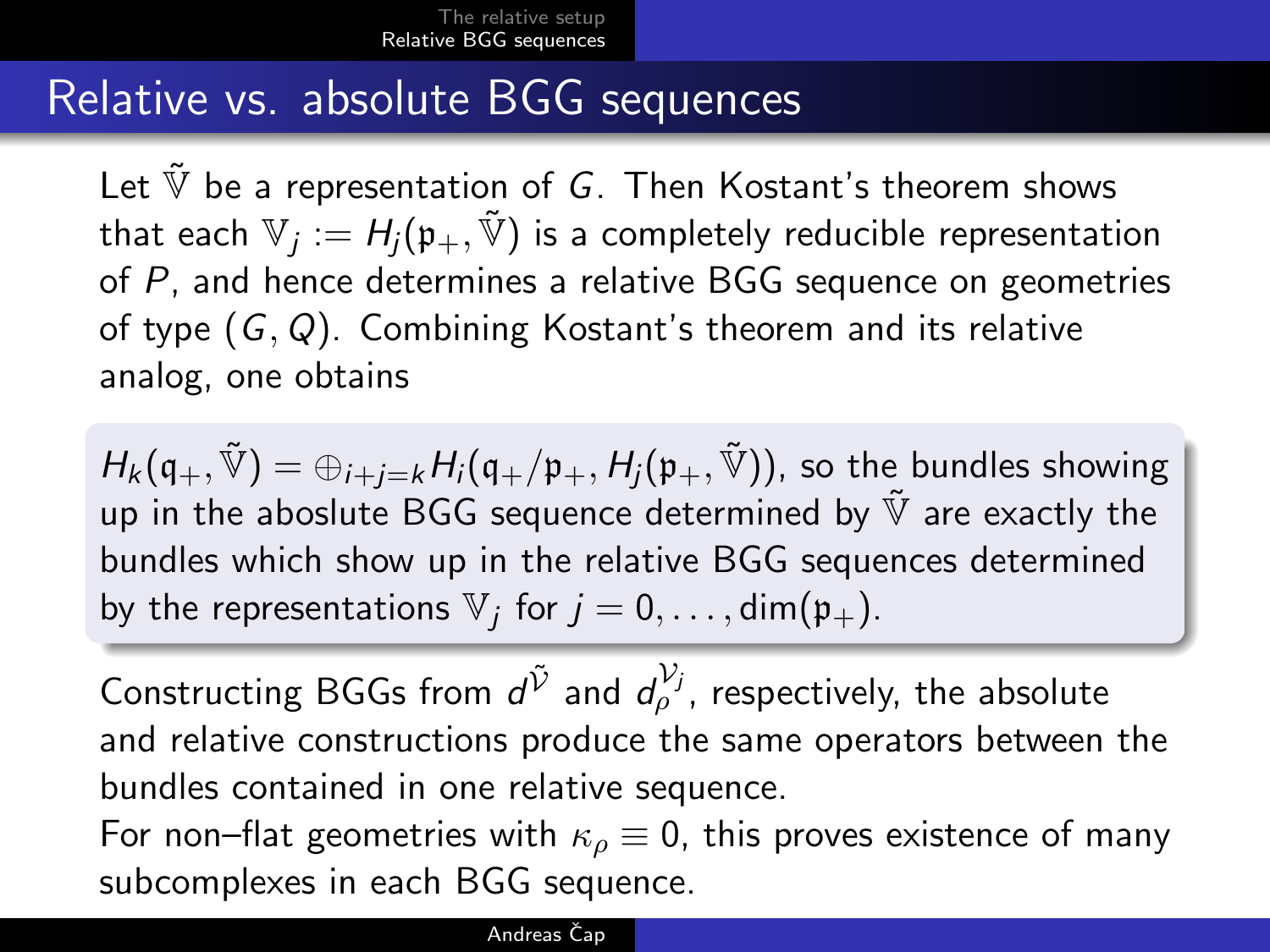On the other hand, there are many irreducible representations of P, which cannot occur in representations of the form  $H_i(\mathfrak{p}_+,\tilde{V})$ . In terms of weights, this either happens in singular infinitesimal character or in the case that the weight associated to  $V$  is non–integral. (This can be caused e.g. by non–integral density weights.)

In this case, one obtains "new" operators for which no general constructions were known before.